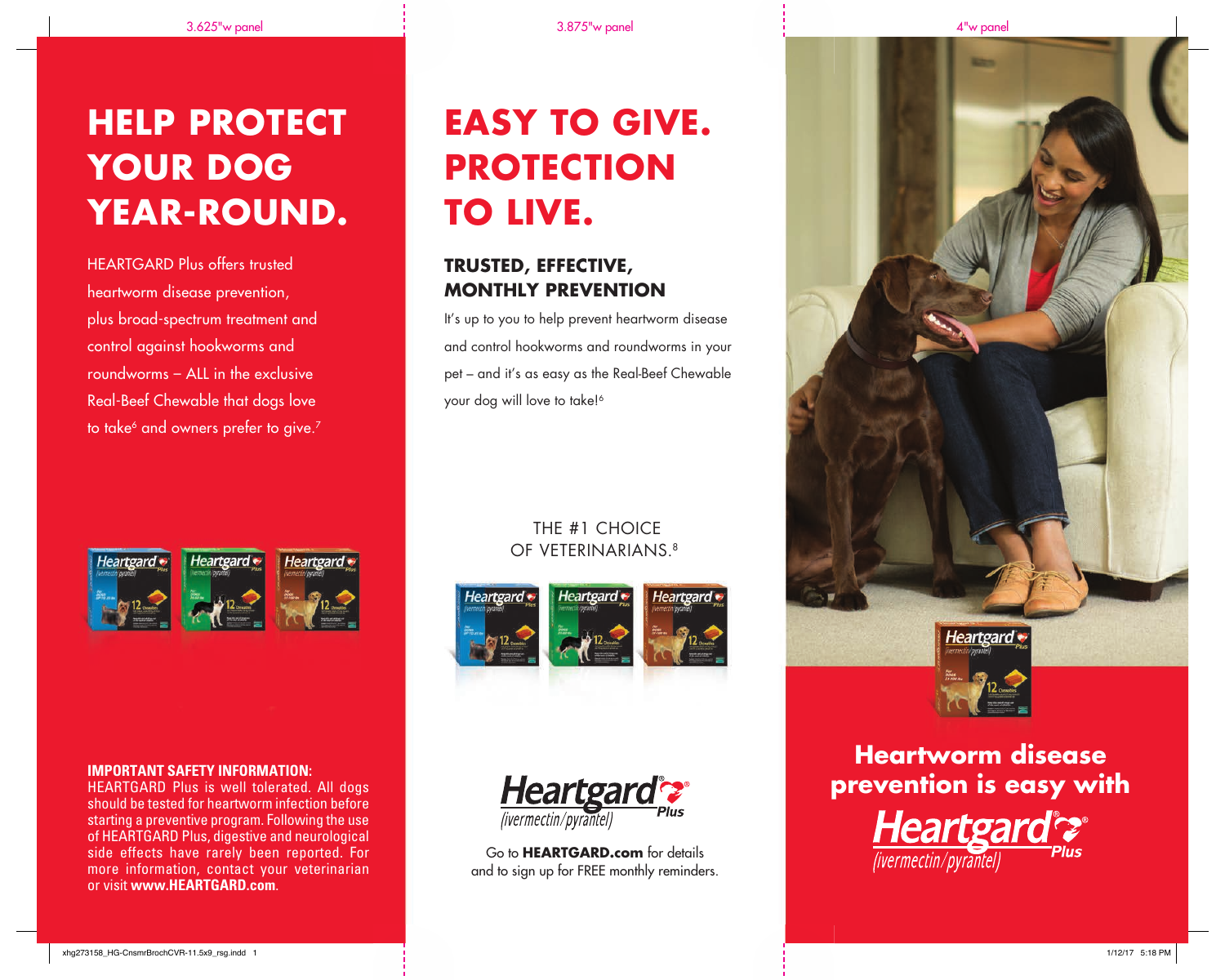

### **HOW DOES IT WORK?**

When you give HEARTGARD® Plus on the 1st of the month, it takes care of any heartworm infection picked up in the last 30 days.<sup>5</sup> HEARTGARD Plus should be given EVERY 30 DAYS to help prevent heartworm disease in your dog.



#### **IMPORTANT SAFETY INFORMATION:**

HEARTGARD Plus is well tolerated. All dogs should be tested for heartworm infection before starting a preventive program. Following the use of HEARTGARD Plus, digestive and neurological side effects have rarely been reported. For more information, contact your veterinarian or visit **www.HEARTGARD.com**.

## **HEARTWORMS– A REAL & PRESENT DANGER**

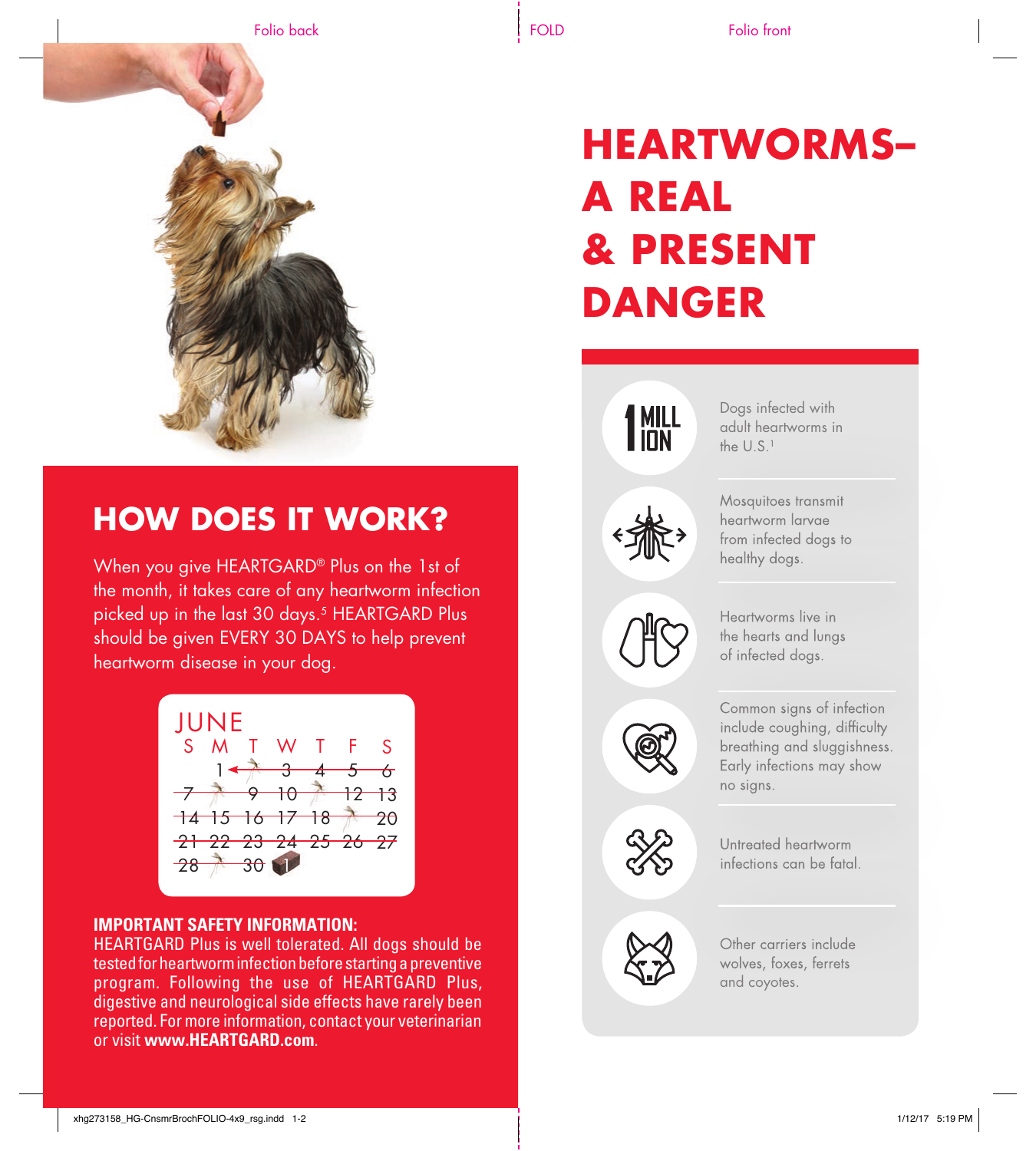## **INTESTINAL PARASITES 101**

*All dogs are at risk for hookworms and roundworms – dangerous parasites that can spread to people, too.* 

### **HOOKWORMS – A BURDEN FOR PETS AND PEOPLE**



#### **IN DOGS:**

- Live in dogs' intestines
- Can cause anemia, debilitation, and even death.



#### **IN HUMANS:**

- Enter through the skin or accidental ingestion
- Can cause rashes, itching, eruptions through the skin and even organ inflammation.<sup>2</sup>

### **ROUNDWORMS – BEYOND THE "YUCK" FACTOR FOR THE WHOLE FAMILY**



#### **IN DOGS:**

- Can infect over 90% of puppies under 3 months old.<sup>3</sup>
- Can cause diarrhea, weight loss and swollen abdomen



#### **IN HUMANS:**

- The CDC reports 10,000 people in the U.S. per year with roundworm infections 4
- Can cause impaired or loss of  $-$  vision  $4$